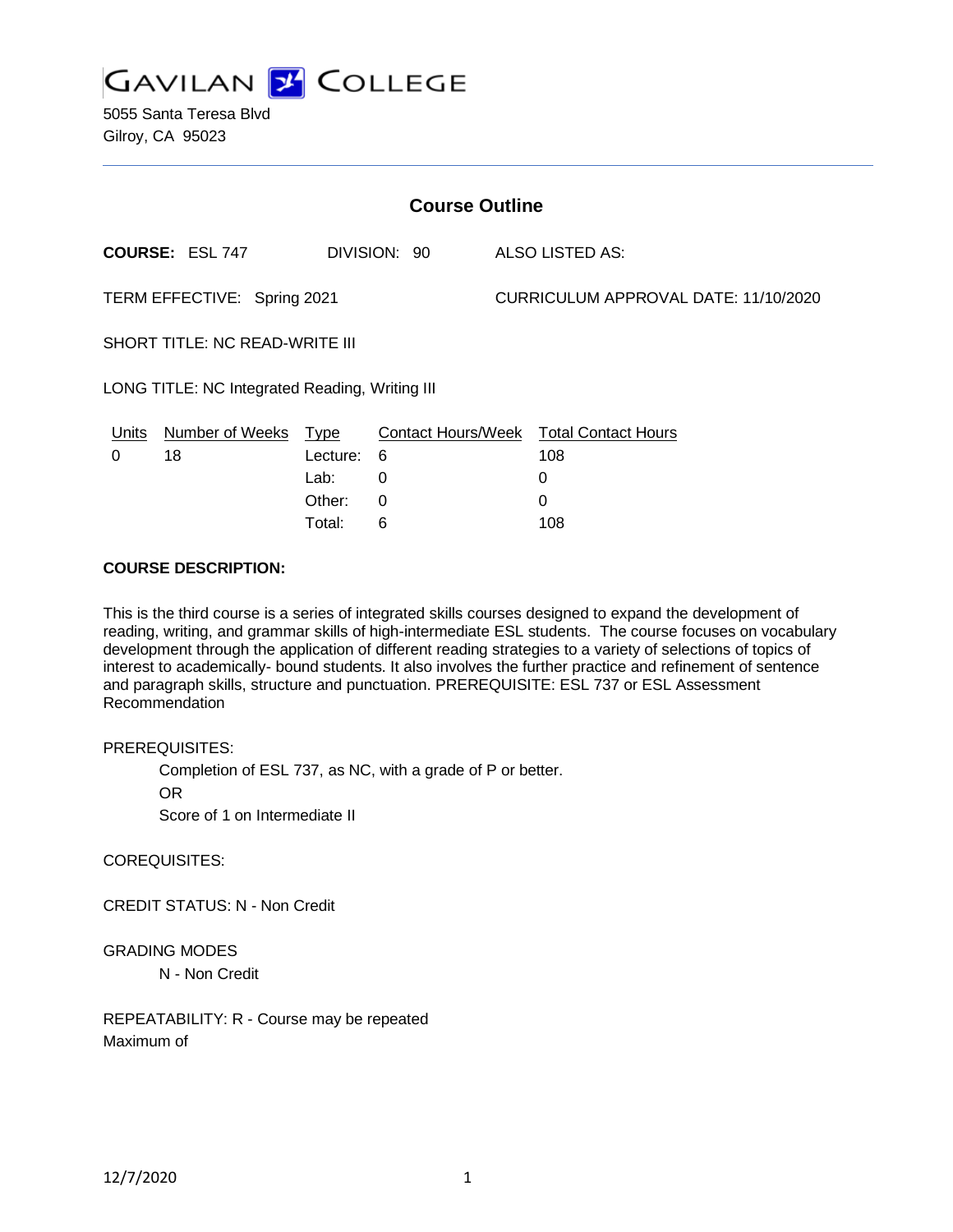SCHEDULE TYPES:

- 02 Lecture and/or discussion
- 05 Hybrid
- 71 Dist. Ed Internet Simultaneous
- 72 Dist. Ed Internet Delayed

## **STUDENT LEARNING OUTCOMES:**

1. Analyze and outline the main ideas and supporting details of a reading selection. Measure of assessment: classroom exercises, tests, homework assignments Year assessed, or planned year of assessment: 2018 Institution Outcome Map: 2. Cognition

2. Interpret the ideas and concepts in a reading and make inferences. Measure of assessment: classroom exercises, tests, homework assignments Year assessed, or planned year of assessment: 2018 Institution Outcome Map; 1. Communication, 2. Cognition

3. Read, recognize and write affirmative and negative statements and questions using the following verb tenses and structures: simple present, present continuous, past continuous, simple past, future, present perfect, present perfect continuous, present tense modals, gerunds, and infinitives.

Measure of assessment: classroom exercises, tests, homework assignments

Year assessed, or planned year of assessment: 2018

Institution Outcome Map: 1. Communication, 2. Cognition, 7. Content Specific

4. Write simple, compound and complex sentences within paragraphs utilizing correct structure, word order, and punctuation.

Measure of assessment: classroom exercises, tests, homework assignments

Year assessed, or planned year of assessment: 2018

Institution Outcome Map: 1. Communication, 2. Cognition, 7. Content Specific

# **CONTENT, STUDENT PERFORMANCE OBJECTIVES, OUT-OF-CLASS ASSIGNMENTS**

Curriculum Approval Date: 11/10/2020 - **DE MODIFICATION ONLY**

25 Hours

CONTENT:

Participate in an introduction to the course and its requirements. Do ice-breaker activity to get to know the students. Read

passages in the textbook on a theme such as, "Symbols", and do text work as follows: Preview each reading via its title, visuals, and pre-reading questions. Answer True/False, Multiple Choice, and

Short Answer questions. Skim readings for main idea. Scan readings for specific information. Use context clues to understand new vocabulary. Learn reading-specific parts of speech and affixes. Make

inferences and draw conclusions. Introduce the differences between topic, topic sentence, main idea and summary. Review the PRESENT CONTINUOUS , SIMPLE PRESENT, SIMPLE PAST, PAST CONTINUOUS , SIMPLE

FUTURE tenses and MODALS.

OUT-OF-CLASS ASSIGNMENTS: Do the assigned paragraph writing, textbook readings and exercises. STUDENT PERFORMANCE OBJECTIVES: Activate any

prior knowledge of a subject before reading about it. Distinguish between the main idea and the details of a reading. Expand vocabulary through context clues. Identify and use the different parts of speech and word affixes. Make inferences and draw conclusions.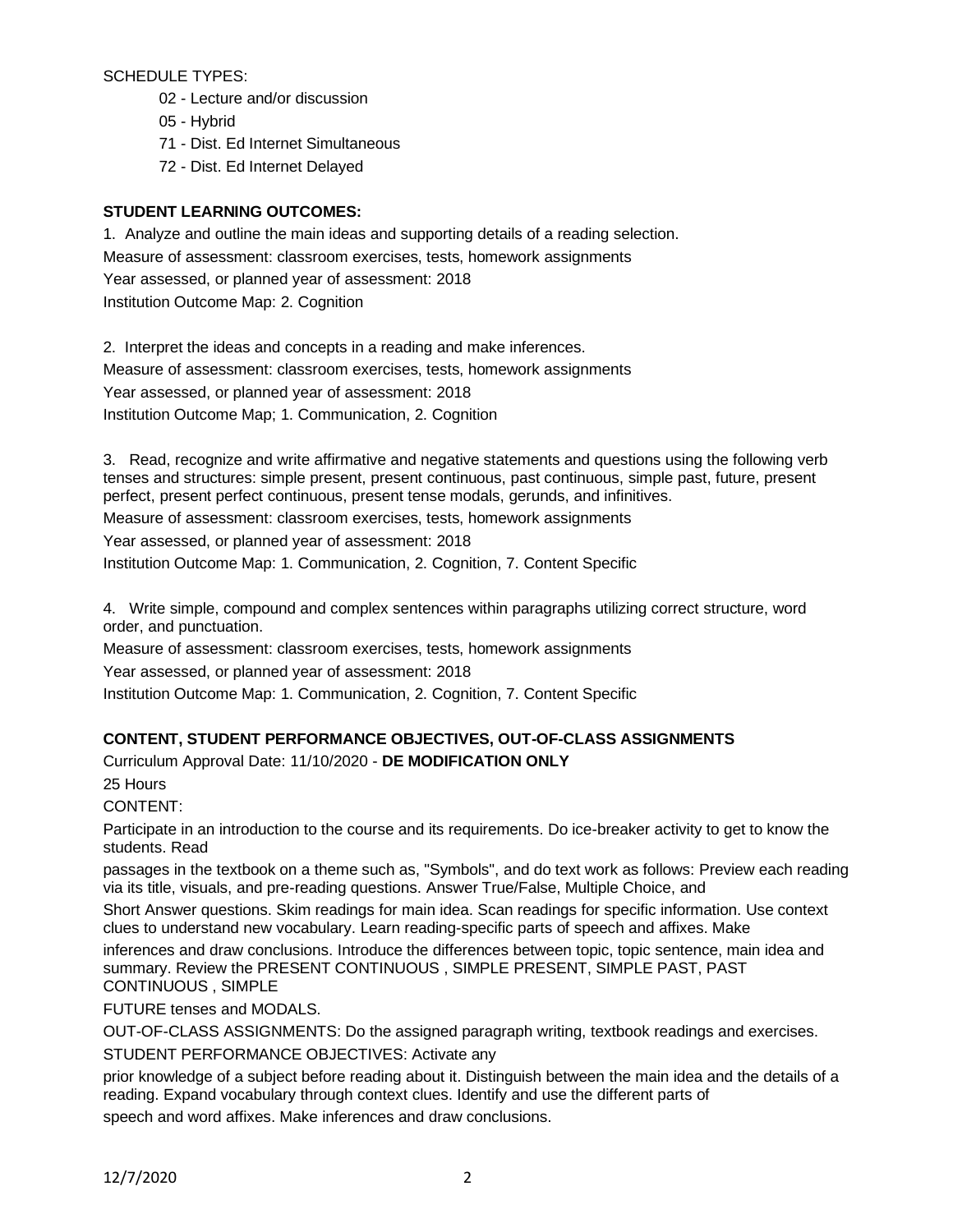## 25 Hours

CONTENT: Read passages in the textbook on a theme such as, "Customs", and do text work as follows: Preview each reading via its

title, visuals, and pre-reading questions. Answer True/False, Multiple Choice, and Short Answer questions. Skim readings for main idea. Scan readings for specific information. Use context clues to

understand new vocabulary. Learn reading-specific parts of speech and affixes. Make inferences and draw conclusions. Review the differences between topic, topic sentence, main idea and summary. Review

the PRESENT PERFECT and introduce the PRESENT PERFECT CONTINUOUS tense.

STUDENT PERFORMANCE OBJECTIVES: Activate any prior knowledge of a subject before reading about it. Distinguish between the main idea and the details of a reading. Make

inferences and draw conclusions. Organize the information and use it to formulate a summary. Expand vocabulary through context clues. Identify and use the different parts of speech and word affixes.

Compare and contrast forms and usage of tenses. Construct yes/no and information questions and affirmative and negative statements. Use the simple and progressive forms of the PRESENT PERFECT and PAST

PERFECT.

OUT-OF-CLASS ASSIGNMENTS: Do the assigned paragraph writing, textbook readings and exercises.

25 Hours

CONTENT: Read passages in the textbook on a theme such as, "Mind and

Body", and do text work as follows: Preview each reading via its title, visuals, and pre-reading questions. Answer True/False, Multiple Choice, and Short Answer questions. Skim readings for main idea.

Scan readings for specific information. Use context clues to understand new vocabulary. Learn readingspecific parts of speech and affixes. Make inferences and draw conclusions. Distinguish facts from

opinion. Review the differences between topic, topic sentence, main idea and summary. Introduce GERUNDS and INFINITIVES. TEST on reading and writing skills and grammar practiced during this third cycle of teaching.

STUDENT PERFORMANCE OBJECTIVES:

Activate any prior knowledge of a subject before reading about

it. Distinguish between the main idea and the details of a reading. Make inferences and draw conclusions. Organize the information and use it to formulate a summary. Expand vocabulary through context

clues. Identify and use the different parts of speech and word affixes. Compare and contrast forms and usage of tenses. Construct yes/no and information questions and affirmative and negative

statements. Identify GERUNDS and INFINITIVES in sentences and analyze their functions.

OUT-OF-CLASS ASSIGNMENTS: Do the assigned paragraph writing, textbook readings and exercises.

25 Hours

CONTENT: Read passages in the textbook on a theme such

as, "People", and do text work as follows: Preview each reading via its title, visuals, and pre-reading questions. Answer True/False, Multiple Choice, and Short Answer questions. Skim readings for

main idea. Scan readings for specific information. Use context clues to understand new vocabulary. Learn reading-specific parts of speech and affixes. Make inferences and draw conclusions. Distinguish

facts from opinions. Introduce ADJECTIVE CLAUSES (who, whom, whose,

which, and that); COMPARATIVE, SUPERLATIVE and EQUALATIVE forms of adjectives and adverbs. TEST on reading and writing skills and

grammar practiced during this fourth cycle of teaching.

STUDENT PERFORMANCE OBJECTIVES: Activate any prior knowledge of a subject before reading about it. Distinguish between the main idea and the

details of a reading. Make inferences and draw conclusions. Organize the information and use it to formulate a summary. Expand vocabulary through context clues. Identify and use the different parts of

speech and word affixes. Compare and contrast forms and usage of tenses. Construct yes/no and information questions and affirmative and negative statements. Use ADJECTIVE CLAUSES and the COMPARATIVE,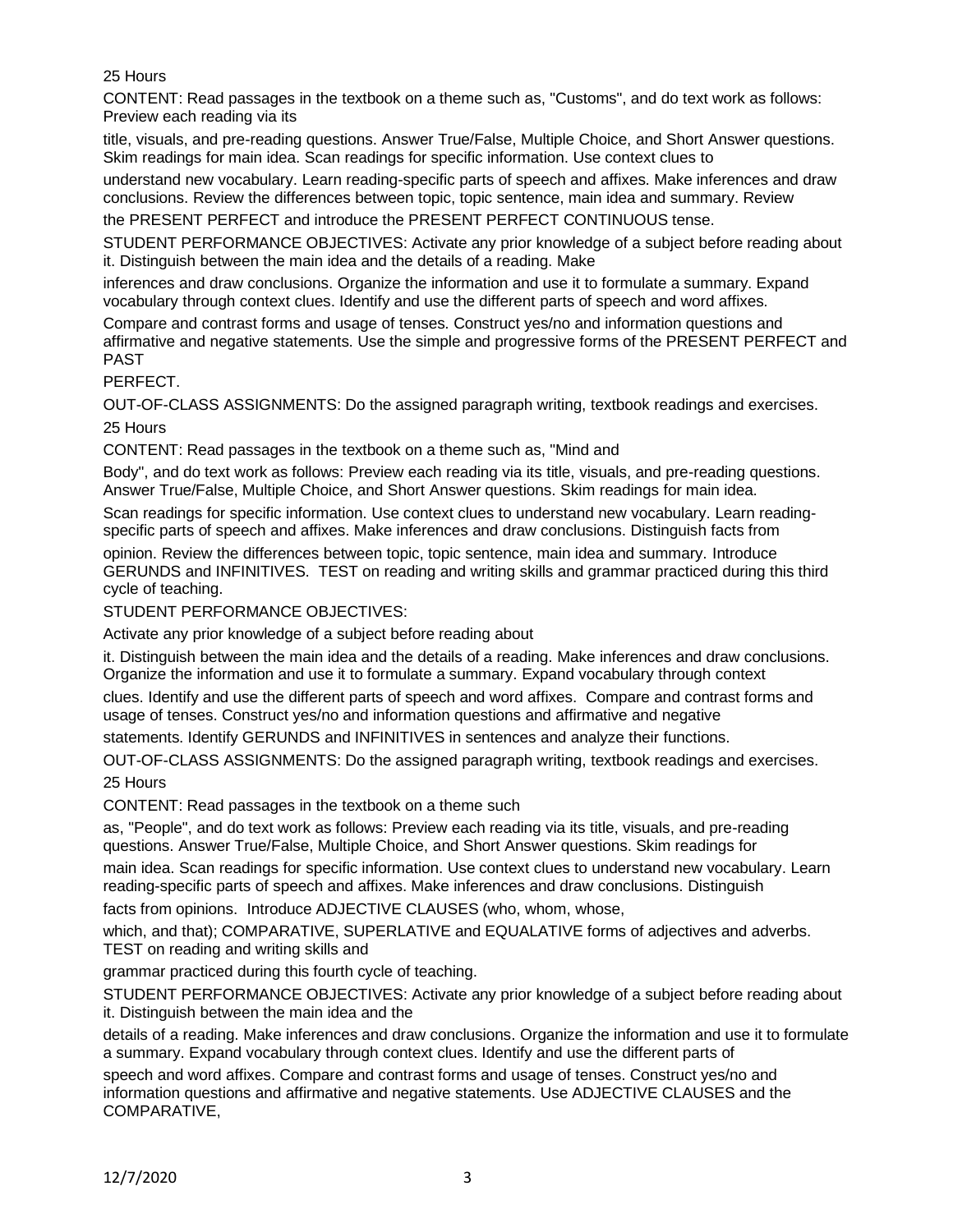SUPERLATIVE, AND EQUALATIVE forms of adjectives and adverbs.

OUT-OF-CLASS ASSIGNMENTS: Do the assigned paragraph

writing, textbook readings and exercises.

6 Hours

CONTENT: REVIEW various parts of course content depending on student need.

STUDENT PERFORMANCE OBJECTIVES: Review reading skills taught. Read, write

and correctly punctuate simple, compound and complex sentences utilizing the verb tenses and other parts of speech studied in the course. Manipulate sentence forms (questions, negatives,

affirmatives).

OUT-OF-CLASS

ASSIGNMENTS: Do the assigned textbook reading and exercises.

2 Hours FINAL EXAM

### **METHODS OF INSTRUCTION:**

Reading, lecture, discussion, pair work, small and large group activities, written and oral textbook exercises, paragraph writing in controlled and free contexts, reading and analysis of model paragraphs, self-evaluation, test feedback.

## **OUT OF CLASS ASSIGNMENTS:**

Required Outside Hours: Assignment Description: Textbook exercises.

## **METHODS OF EVALUATION:**

Percent of total grade: 15.00 % Writing Assignments: Percent range of total grade: 15 % to 30 % Written Homework Reading Reports Other: Short compositions

Skill demonstrations

Writing assignments

Percent of total grade: 5.00 %

Skill Demonstrations: Percent range of total grade: 5 % to 20 % Class Performance/s Performance Exams Objective examinations

Percent of total grade: 60.00 %

Objective examinations: Percent range of total grade: 60 % to 80 % Multiple Choice True/False Matching Items Completion

## **REPRESENTATIVE TEXTBOOKS:**

Recommended Representative Textbooks McVeigh and Bixby. Q: Skills for Success Reading and Writing - Book 2. Oxford University Press,2015. Or other appropriate college level text ISBN: 978-019-481870-4 (possibly ask for a split edition) Reading Level of Text, Grade: Integrated ESL Low Intermediate (From the ESL CB 21 Rubric) Verified by: Nicole Cisneros Recommended Other Texts and Materials or "Grammar in Context Book 2 (Second Half)", 6th Edition, by Sandra Elbaum, Cengage Learning.

For Your Information Book 3 for a Reading text. For a novel option: The Circuit; Two Kill a Mockingbird